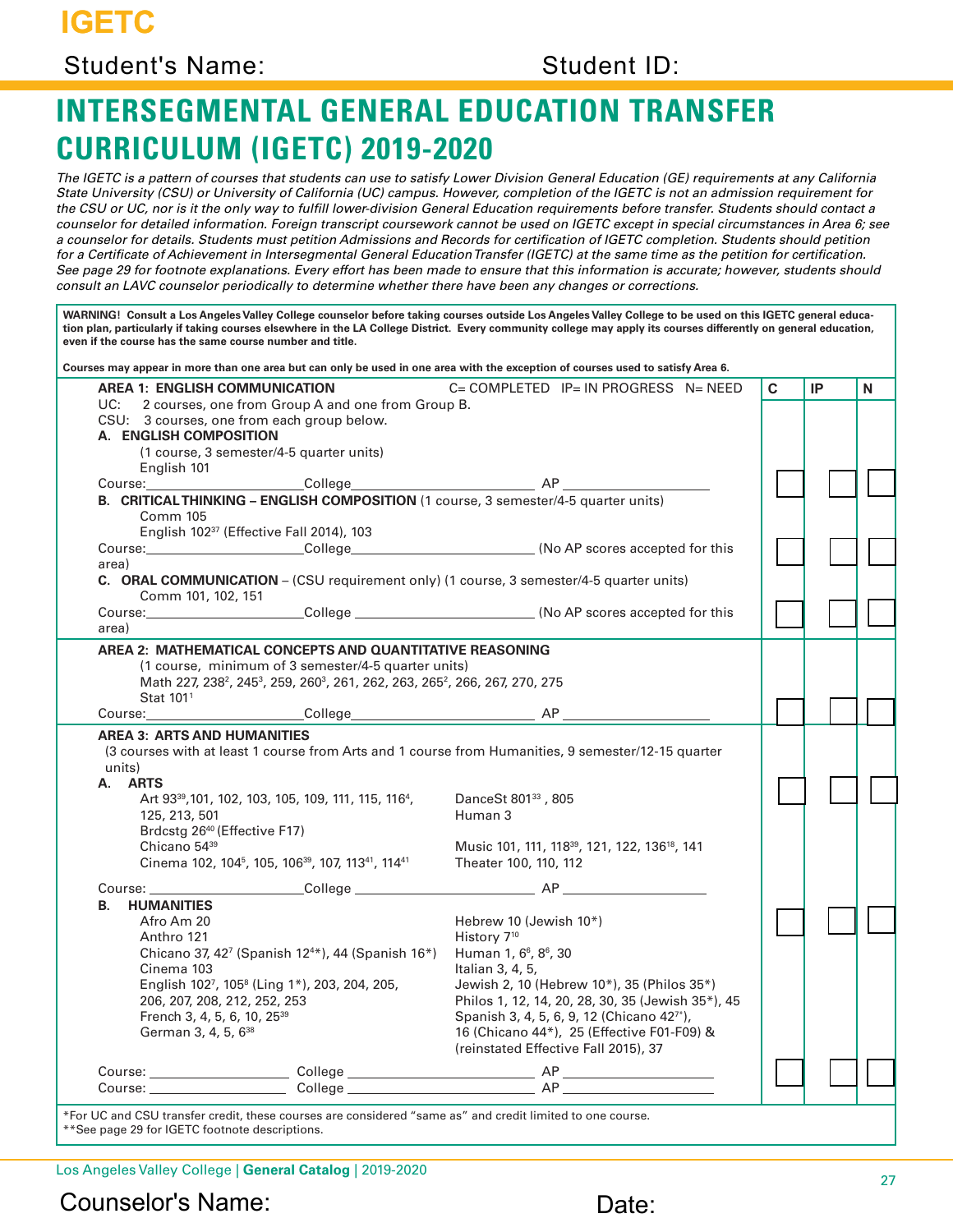### Student's Name: Student ID:

# **INTERSEGMENTAL GENERAL EDUCATION TRANSFER CURRICULUM (IGETC) 2019-2020**

|                                                                                                                                                                                                                                                                                                                                                                                                                                                                                                                                                                                                                                                                                                                                                                                                                                                        | <b>AREA 4: SOCIAL AND BEHAVIORAL SCIENCES</b>                                                                                                                                                                                                                                      |                                                                                                                                                                                                                          | $\mathsf{C}$ |  | IP | N |
|--------------------------------------------------------------------------------------------------------------------------------------------------------------------------------------------------------------------------------------------------------------------------------------------------------------------------------------------------------------------------------------------------------------------------------------------------------------------------------------------------------------------------------------------------------------------------------------------------------------------------------------------------------------------------------------------------------------------------------------------------------------------------------------------------------------------------------------------------------|------------------------------------------------------------------------------------------------------------------------------------------------------------------------------------------------------------------------------------------------------------------------------------|--------------------------------------------------------------------------------------------------------------------------------------------------------------------------------------------------------------------------|--------------|--|----|---|
|                                                                                                                                                                                                                                                                                                                                                                                                                                                                                                                                                                                                                                                                                                                                                                                                                                                        | (3 courses in at least two different disciplines, 9 semester/12-15 quarter units)                                                                                                                                                                                                  |                                                                                                                                                                                                                          |              |  |    |   |
| Afro Am 2, 4, 5                                                                                                                                                                                                                                                                                                                                                                                                                                                                                                                                                                                                                                                                                                                                                                                                                                        |                                                                                                                                                                                                                                                                                    | Geog 2, 9, 14                                                                                                                                                                                                            |              |  |    |   |
|                                                                                                                                                                                                                                                                                                                                                                                                                                                                                                                                                                                                                                                                                                                                                                                                                                                        | Anthro 102, 103, 104 <sup>32</sup> , 109 <sup>11</sup> , 141                                                                                                                                                                                                                       | History 1, 2, 5, 6, 11, 12, 20, 86 <sup>33</sup>                                                                                                                                                                         |              |  |    |   |
|                                                                                                                                                                                                                                                                                                                                                                                                                                                                                                                                                                                                                                                                                                                                                                                                                                                        | Brdcstg 1 <sup>37</sup> (Effective Fall 2014)                                                                                                                                                                                                                                      | Jewish 1, 4, 25                                                                                                                                                                                                          |              |  |    |   |
|                                                                                                                                                                                                                                                                                                                                                                                                                                                                                                                                                                                                                                                                                                                                                                                                                                                        |                                                                                                                                                                                                                                                                                    | Journal 105                                                                                                                                                                                                              |              |  |    |   |
| Chicano 2, 7, 8                                                                                                                                                                                                                                                                                                                                                                                                                                                                                                                                                                                                                                                                                                                                                                                                                                        |                                                                                                                                                                                                                                                                                    |                                                                                                                                                                                                                          |              |  |    |   |
| Ch Dev 1                                                                                                                                                                                                                                                                                                                                                                                                                                                                                                                                                                                                                                                                                                                                                                                                                                               |                                                                                                                                                                                                                                                                                    | Pol Sci 1, 2, 5, 7                                                                                                                                                                                                       |              |  |    |   |
| Comm 122 <sup>32</sup>                                                                                                                                                                                                                                                                                                                                                                                                                                                                                                                                                                                                                                                                                                                                                                                                                                 |                                                                                                                                                                                                                                                                                    | Psych 1, 11, 12, 13, 14, 32, 41 <sup>26</sup> , 52, 75                                                                                                                                                                   |              |  |    |   |
| Econ 1, 2, 8 <sup>38</sup> , 10, 30 <sup>9</sup> , 40 <sup>31</sup> , 60                                                                                                                                                                                                                                                                                                                                                                                                                                                                                                                                                                                                                                                                                                                                                                               |                                                                                                                                                                                                                                                                                    | Soc 1, 2, 3, 11, 21, 22, 25 <sup>5</sup> , 31, 35                                                                                                                                                                        |              |  |    |   |
| EnvStds 101                                                                                                                                                                                                                                                                                                                                                                                                                                                                                                                                                                                                                                                                                                                                                                                                                                            |                                                                                                                                                                                                                                                                                    |                                                                                                                                                                                                                          |              |  |    |   |
|                                                                                                                                                                                                                                                                                                                                                                                                                                                                                                                                                                                                                                                                                                                                                                                                                                                        |                                                                                                                                                                                                                                                                                    |                                                                                                                                                                                                                          |              |  |    |   |
|                                                                                                                                                                                                                                                                                                                                                                                                                                                                                                                                                                                                                                                                                                                                                                                                                                                        |                                                                                                                                                                                                                                                                                    |                                                                                                                                                                                                                          |              |  |    |   |
|                                                                                                                                                                                                                                                                                                                                                                                                                                                                                                                                                                                                                                                                                                                                                                                                                                                        |                                                                                                                                                                                                                                                                                    |                                                                                                                                                                                                                          |              |  |    |   |
|                                                                                                                                                                                                                                                                                                                                                                                                                                                                                                                                                                                                                                                                                                                                                                                                                                                        |                                                                                                                                                                                                                                                                                    |                                                                                                                                                                                                                          |              |  |    |   |
| AREA 5: PHYSICAL AND BIOLOGICAL SCIENCES<br>Two courses (7-9 semester/9-12 quarter units.) One course must be taken from Physical Science and<br>one course must be taken from Biological Science. Note: At least one science course must include a<br>laboratory. Lab courses are marked by the symbol ‡                                                                                                                                                                                                                                                                                                                                                                                                                                                                                                                                              |                                                                                                                                                                                                                                                                                    |                                                                                                                                                                                                                          |              |  |    |   |
| PHYSICAL SCIENCE<br>А.                                                                                                                                                                                                                                                                                                                                                                                                                                                                                                                                                                                                                                                                                                                                                                                                                                 |                                                                                                                                                                                                                                                                                    |                                                                                                                                                                                                                          |              |  |    |   |
| Astron 1                                                                                                                                                                                                                                                                                                                                                                                                                                                                                                                                                                                                                                                                                                                                                                                                                                               |                                                                                                                                                                                                                                                                                    | Meteor 3 (Geog 3*)                                                                                                                                                                                                       |              |  |    |   |
|                                                                                                                                                                                                                                                                                                                                                                                                                                                                                                                                                                                                                                                                                                                                                                                                                                                        | Chem 60 <sup>16</sup> ‡, 68 <sup>11,16</sup> ‡, 101‡, 102‡, 211 <sup>17</sup> ‡, 212 <sup>5</sup> ‡                                                                                                                                                                                | Oceano 1                                                                                                                                                                                                                 |              |  |    |   |
| Env Sci 1 <sup>18</sup> , 7 <sup>18</sup> (Geology 10*)                                                                                                                                                                                                                                                                                                                                                                                                                                                                                                                                                                                                                                                                                                                                                                                                |                                                                                                                                                                                                                                                                                    | Phys Sc 1 <sup>19</sup> , 4 <sup>41</sup> ‡                                                                                                                                                                              |              |  |    |   |
| Geog 1 <sup>34</sup> , 3 (Meteor 3 <sup>*</sup> ), 17 <sup>34</sup> ‡                                                                                                                                                                                                                                                                                                                                                                                                                                                                                                                                                                                                                                                                                                                                                                                  |                                                                                                                                                                                                                                                                                    | Physics 6 <sup>20</sup> ‡, 7 <sup>20</sup> ‡, 37 <sup>20</sup> ‡, 38 <sup>20</sup> ‡, 39 <sup>20</sup> ‡, 66 <sup>20</sup> ‡,                                                                                            |              |  |    |   |
|                                                                                                                                                                                                                                                                                                                                                                                                                                                                                                                                                                                                                                                                                                                                                                                                                                                        |                                                                                                                                                                                                                                                                                    |                                                                                                                                                                                                                          |              |  |    |   |
| Geology 1, 2, 10 <sup>18</sup> (Env Sci 7*)                                                                                                                                                                                                                                                                                                                                                                                                                                                                                                                                                                                                                                                                                                                                                                                                            |                                                                                                                                                                                                                                                                                    | $67^{20}$ <sup>±</sup>                                                                                                                                                                                                   |              |  |    |   |
|                                                                                                                                                                                                                                                                                                                                                                                                                                                                                                                                                                                                                                                                                                                                                                                                                                                        |                                                                                                                                                                                                                                                                                    |                                                                                                                                                                                                                          |              |  |    |   |
| <b>BIOLOGICAL SCIENCE</b><br>В.                                                                                                                                                                                                                                                                                                                                                                                                                                                                                                                                                                                                                                                                                                                                                                                                                        |                                                                                                                                                                                                                                                                                    |                                                                                                                                                                                                                          |              |  |    |   |
| Anatomy 1 <sup>22</sup> <sup>‡</sup>                                                                                                                                                                                                                                                                                                                                                                                                                                                                                                                                                                                                                                                                                                                                                                                                                   |                                                                                                                                                                                                                                                                                    | Micro $20^{25}$ <sup>±</sup>                                                                                                                                                                                             |              |  |    |   |
| Anthro 101, 116                                                                                                                                                                                                                                                                                                                                                                                                                                                                                                                                                                                                                                                                                                                                                                                                                                        |                                                                                                                                                                                                                                                                                    | Physiol 122#                                                                                                                                                                                                             |              |  |    |   |
|                                                                                                                                                                                                                                                                                                                                                                                                                                                                                                                                                                                                                                                                                                                                                                                                                                                        | Biology 3 <sup>24</sup> ‡, 6‡, 7‡, 10‡, 22 <sup>31</sup> ‡, 40 <sup>38</sup> ‡                                                                                                                                                                                                     | Psych 2                                                                                                                                                                                                                  |              |  |    |   |
|                                                                                                                                                                                                                                                                                                                                                                                                                                                                                                                                                                                                                                                                                                                                                                                                                                                        | Course: Content College                                                                                                                                                                                                                                                            | AP                                                                                                                                                                                                                       |              |  |    |   |
| <b>SCIENCE LABORATORY</b><br>C.                                                                                                                                                                                                                                                                                                                                                                                                                                                                                                                                                                                                                                                                                                                                                                                                                        |                                                                                                                                                                                                                                                                                    |                                                                                                                                                                                                                          |              |  |    |   |
|                                                                                                                                                                                                                                                                                                                                                                                                                                                                                                                                                                                                                                                                                                                                                                                                                                                        |                                                                                                                                                                                                                                                                                    |                                                                                                                                                                                                                          |              |  |    |   |
| Anatomy 1 <sup>22</sup> <sup>‡</sup>                                                                                                                                                                                                                                                                                                                                                                                                                                                                                                                                                                                                                                                                                                                                                                                                                   |                                                                                                                                                                                                                                                                                    | Geology 6‡, 7‡                                                                                                                                                                                                           |              |  |    |   |
| Anthro 111‡ <sup>23</sup>                                                                                                                                                                                                                                                                                                                                                                                                                                                                                                                                                                                                                                                                                                                                                                                                                              |                                                                                                                                                                                                                                                                                    | Micro $20^{25}$ <sup>±</sup>                                                                                                                                                                                             |              |  |    |   |
| Astron $5^9$ <sup>#</sup>                                                                                                                                                                                                                                                                                                                                                                                                                                                                                                                                                                                                                                                                                                                                                                                                                              |                                                                                                                                                                                                                                                                                    | Oceano 10‡                                                                                                                                                                                                               |              |  |    |   |
|                                                                                                                                                                                                                                                                                                                                                                                                                                                                                                                                                                                                                                                                                                                                                                                                                                                        | Biology $3^{24}$ ‡, 6‡, 7‡, 10‡, 22 <sup>31</sup> ‡, 40 <sup>38</sup> ‡                                                                                                                                                                                                            | Phys Sc 441‡, 1426‡                                                                                                                                                                                                      |              |  |    |   |
|                                                                                                                                                                                                                                                                                                                                                                                                                                                                                                                                                                                                                                                                                                                                                                                                                                                        | Chem 60, 6811,16‡, 101‡, 102‡, 21117‡, 2125,17‡                                                                                                                                                                                                                                    | Physics 6 <sup>20</sup> ‡, 7 <sup>20</sup> ‡, 37 <sup>20</sup> ‡, 38 <sup>20</sup> ‡, 39 <sup>20</sup> ‡, 66 <sup>20</sup> ‡,                                                                                            |              |  |    |   |
| Env Sci 2231#                                                                                                                                                                                                                                                                                                                                                                                                                                                                                                                                                                                                                                                                                                                                                                                                                                          |                                                                                                                                                                                                                                                                                    | $67^{20}$ <sup>±</sup>                                                                                                                                                                                                   |              |  |    |   |
| Geog 15 <sup>34</sup> ‡, 17 <sup>34</sup> ‡                                                                                                                                                                                                                                                                                                                                                                                                                                                                                                                                                                                                                                                                                                                                                                                                            |                                                                                                                                                                                                                                                                                    | Physiol 1 <sup>22</sup> <sup>+</sup>                                                                                                                                                                                     |              |  |    |   |
|                                                                                                                                                                                                                                                                                                                                                                                                                                                                                                                                                                                                                                                                                                                                                                                                                                                        |                                                                                                                                                                                                                                                                                    | This requirement may also be satisfied by completion of any lecture with lab course listed in Area                                                                                                                       |              |  |    |   |
|                                                                                                                                                                                                                                                                                                                                                                                                                                                                                                                                                                                                                                                                                                                                                                                                                                                        |                                                                                                                                                                                                                                                                                    |                                                                                                                                                                                                                          |              |  |    |   |
|                                                                                                                                                                                                                                                                                                                                                                                                                                                                                                                                                                                                                                                                                                                                                                                                                                                        | 5A or 5B above that is marked by the symbol ‡                                                                                                                                                                                                                                      |                                                                                                                                                                                                                          |              |  |    |   |
|                                                                                                                                                                                                                                                                                                                                                                                                                                                                                                                                                                                                                                                                                                                                                                                                                                                        |                                                                                                                                                                                                                                                                                    | Course: Course: College College AP                                                                                                                                                                                       |              |  |    |   |
|                                                                                                                                                                                                                                                                                                                                                                                                                                                                                                                                                                                                                                                                                                                                                                                                                                                        |                                                                                                                                                                                                                                                                                    |                                                                                                                                                                                                                          |              |  |    |   |
|                                                                                                                                                                                                                                                                                                                                                                                                                                                                                                                                                                                                                                                                                                                                                                                                                                                        | AREA 6: LANGUAGE OTHER THAN ENGLISH: UC REQUIRED ONLY!<br>the following equivalent college courses. See counselor for other options.<br>French 2, German 2, Hebrew 2 (Jewish 12*), Italian 2, Spanish 2 <sup>35</sup> , 35 <sup>39</sup> , 36 <sup>18, 35</sup> , 37 <sup>37</sup> | Proficiency equivalent to two years of high school in the same foreign language with a grade of C or bet-<br>ter; or satisfactory score on SAT II (documentation of high school credit or SAT score required); or one of |              |  |    |   |
| Course:                                                                                                                                                                                                                                                                                                                                                                                                                                                                                                                                                                                                                                                                                                                                                                                                                                                | College                                                                                                                                                                                                                                                                            | AP<br><u> 1990 - Johann Barbara, martin a</u>                                                                                                                                                                            |              |  |    |   |
|                                                                                                                                                                                                                                                                                                                                                                                                                                                                                                                                                                                                                                                                                                                                                                                                                                                        |                                                                                                                                                                                                                                                                                    |                                                                                                                                                                                                                          |              |  |    |   |
| <b>CSU UNITED STATES HISTORY, CONSTITUTION &amp; AMERICAN IDEALS</b> (Not part of IGETC, but may be<br>completed prior to transfer.) For IGETC Certification purposes, courses used to satisfy this CSU graduation<br>requirement may also be used to satisfy IGETC Subject Areas 3 and/or 4. However, if a course(s) is used<br>to satisfy both an IGETC subject-area requirement and the CSU United States History, Constitution and<br>American ideals graduation requirement, some CSU campuse may require students to take an additional<br>course(s) after transfer. CSUN and CSULA will NOT require an additional course(s) Other CSU campuses<br>should be consulted directly regarding their policy.<br>(Effective Fall 05) may be completed with the following two courses:<br>History 6 or 20 AND one of the following: Econ 10, History 11 |                                                                                                                                                                                                                                                                                    |                                                                                                                                                                                                                          |              |  |    |   |
| 0R                                                                                                                                                                                                                                                                                                                                                                                                                                                                                                                                                                                                                                                                                                                                                                                                                                                     |                                                                                                                                                                                                                                                                                    |                                                                                                                                                                                                                          |              |  |    |   |
|                                                                                                                                                                                                                                                                                                                                                                                                                                                                                                                                                                                                                                                                                                                                                                                                                                                        | Pol Sci 1 AND one of the following: Afro Am 4, 5, Chicano 8, Econ 10, History 5, 11, 12, 18                                                                                                                                                                                        |                                                                                                                                                                                                                          |              |  |    |   |
| *For UC and CSU transfer credit, these courses are considered "same as" and credit limited to one course.<br>**See page 29 for IGETC footnote descriptions.                                                                                                                                                                                                                                                                                                                                                                                                                                                                                                                                                                                                                                                                                            |                                                                                                                                                                                                                                                                                    |                                                                                                                                                                                                                          |              |  |    |   |

# Counselor's Name: Date:

<sup>28</sup> Los Angeles Valley College | **General Catalog** | 2019-2020